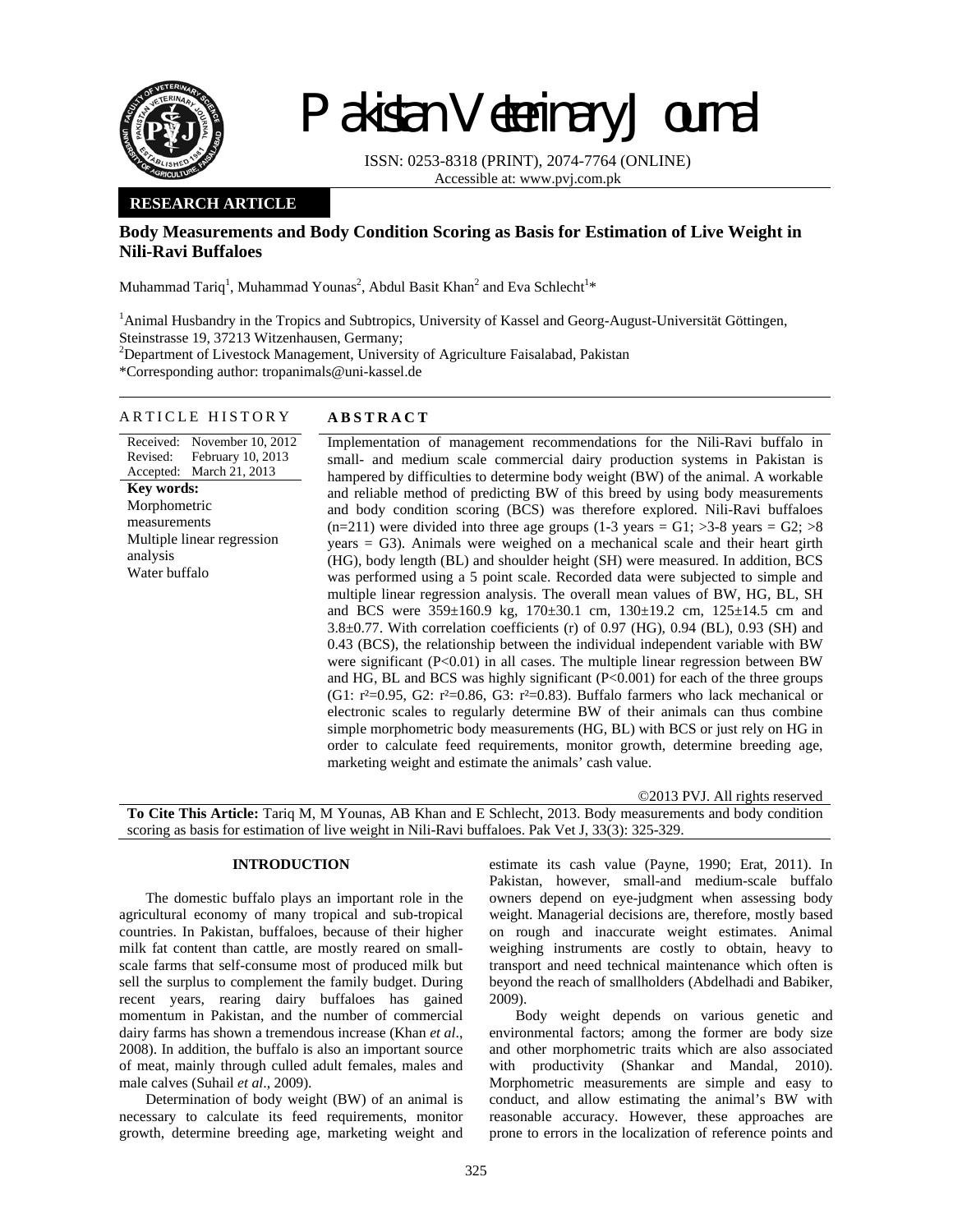may be biased by anatomical distortion due to animal movement (Sowande and Sobola, 2008). Nevertheless, body measurements have been used to evaluate breed performance and characterize various types of ruminants. Msangi *et al*. (1999) reported that heart girth (HG) can be used with great accuracy for estimating the BW of all classes of dairy cattle, and for various buffalo breeds a high correlation between HG and BW was also reported (Table 1). Other authors reported a good relationship between the body condition score (BCS) and BW of cattle (Nesamvuni *et al*., 2000; Abdelhadi and Babiker, 2009). The body condition score system classifies the condition of an animal through the visual assessment of its subcutaneous fat cover especially on the back and pelvic regions (Nelson *et al*., 1985). Although the technique is simple to perform, it is subjective and requires expertise (Msangi *et al*., 1999); moreover, it is influenced by feeding regime and parity (Roche *et al*., 2009).

Given limited choice among equations for estimating the body weight of river buffalo, especially the economically important Nili-Ravi breed, from morphometric measures and/or BCS, and their undisclosed or low correlation coefficients (Table 1), we aimed to (i) combine easy-to-determine body measurements and BCS to reliably estimate BW of Nili-Ravi buffaloes and (ii) assess, from a theoretical point of view, the ease of using the established equations for management decisions on small-and medium-scale dairy farms.

### **MATERIALS AND METHODS**

**Study location and environmental conditions:** The data were collected from buffaloes maintained at the Livestock Experimental Station Bahadurnagar, Okara, Pakistan (30°48'5" N, 73°26'54" E). This station is a semiintensively managed farm aiming to conduct problemoriented research for the enhancement of milk and meat production from Nili-Ravi buffaloes and Sahiwal cattle. The study was conducted during the month of September 2011, when the average maximum daily temperature was 34°C, and relative humidity averaged 66%.

**Morphometric measurements and body condition scoring:** A total of 211 Nili-Ravi buffaloes were divided into three age groups: 1-3 years (G1;  $n=84$ ),  $>3-8$  years

 $(G2; n=94)$  and above 8 years  $(G3; n=33)$ . After overnight fasting, they were weighed on a mechanical scale (range 0-1000 kg, accuracy 1 kg). Afterwards, measurements (in cm) were taken of their heart girth (HG: plastic tape drawn around behind the front legs, measured from a point slightly behind the shoulder blade, down the foreribs), body length (BL: average length from the head of the humerus to the end of the posterior on each side, measured with a plastic tape), and shoulder height (SH: distance from the surface of the soil/platform to the dorsal point of the withers, measured with a stick-rule), with the animal standing on a level platform. Body condition scoring was performed using the 1-5 point scale (with 0.5 point intervals) proposed by Abeygunawardena *et al.* (1999). Additional data regarding animal age and lactation number were also recorded.

**Statistical analysis:** The collected data was tested for normality and subjected to descriptive statistics (one-way ANOVA) and simple and multiple linear regression analysis using the Statistical Package for Social Sciences version 17.0 (SPSS Inc. 2007).

### **RESULTS AND DISCUSSION**

Across the three age groups, the simple linear regression between BW and BCS, as well as between BW and HG, BL, and SH, was positive and significant (Fig. 1). This was also true for the simple linear regression between BW and BCS, HG, BL and SH for each individual age group (Table 2), with the highest accuracy of BW estimation was achieved from HG measurements. For the three age groups the regression equations between BW (y, kg) and HG (x, cm) were as follows:

| G1: | $y = 0.270 x + 85.91$ | $R^2 = 0.94$ | [Eq. 1] |
|-----|-----------------------|--------------|---------|
| G2: | $y = 0.124 x + 131.9$ | $R^2 = 0.80$ | Eq. 2   |
| G3: | $y = 0.108 x + 143.1$ | $R^2 = 0.71$ | Eq. 3   |

The comparison among different age groups of Nili-Ravi buffaloes (Table 3) yielded highly significant *(*P<0.001) differences, for all variables, the values being highest in group G3, intermediate in group G2 and lowest in group G1.

The multiple linear regression between BW and HG, BL and BCS was highly significant (P<0.001) for each of the three groups. The equations are given in Table 4,

**Table 1:** Geographical distribution of studies carried out on buffalo in different countries to estimate body weight (dependent variable Y, in kg) using formulae derived from various body measurements (independent variables, in cm)

| Country, Reference                  | Breed/type (n)                | Regression equation |                                             |                                                                 | $R^2$ |
|-------------------------------------|-------------------------------|---------------------|---------------------------------------------|-----------------------------------------------------------------|-------|
| Pakistan, Khan et al. (1978)        | Nili Ravi buffalo (350)<br>a) |                     |                                             | 2 - 5 years: $Y = -1697.226 + 16.761 SH + 23.947 HG + 0.514 BL$ |       |
|                                     |                               | b)                  |                                             | $>5 - 8$ years: Y = -1604.790+ 1.268 SH + 30.902 HG+3.960 BL    |       |
|                                     | C)                            |                     |                                             | $>8$ years: Y = -1263.663+ 8.060 SH + 18.924 HG+8.565 BL        | n.g.  |
|                                     |                               |                     |                                             | Y in pounds, SH, HG, BL in inches                               |       |
| India, Bhakat et al. (2008)         | Water buffalo (268)           |                     |                                             | $Y = -611.70 + 1.69$ HG+2.45 AG+ .50 BL+0.47 CRL                |       |
|                                     |                               |                     | +1.78 DPN-1.10 DHK+3.36 DPH+0.02 HW-1.77 HH |                                                                 |       |
| Indonesia, Murti (2002)             | Water buffalo (n.g.)          |                     |                                             | $Y = 5.03$ BL-298.27                                            | n.g.  |
| Iran, Taheri Dezfuli et al. (2010a) | Water buffalo (180)           |                     |                                             | $Y = -670.831 + 621.4$ HG                                       | 0.96  |
| Iran, Taheri Dezfuli et al. (2010b) | Water buffalo (2083)          | a)                  | male:                                       | $Y = -755.929 + 6.761$ HG                                       | 0.97  |
|                                     |                               | b)                  | female:                                     | $Y = -642.061 + 6.015$ HG                                       | 0.97  |
| Central Java, Johari et al. (2009)  | Swamp buffalo (100)           | a)                  | male:                                       | $Y = -601.8 + 2.3$ BL + 3.4 CD + 2.4 CC                         | 0.91  |
|                                     |                               | b)                  | female:                                     | $Y = -644.5 + 2.8$ BL+1.6 CD+2.9 CC                             | 0.95  |
| Vietnam, Berthouly (2008)           | Swamp buffalo (n.g.)          | a)                  | male:                                       | $Y = -686.11 + 6.2080$ HG                                       | 0.88  |
|                                     |                               | b)                  | female:                                     | $Y = -464.69 + 3.5527$ HG                                       | 0.80  |

n.g.: not given; AG = Abdominal girth, BL = Body length, CC = Chest circumference, CD = Chest depth, CRL = Crown rump length, DHK = Distance between hooks, DPH = Distance between pin and hook*,* DPN= Distance between pins, HG = Heart girth, HH = Height at hook, HW = Height at withers,  $SH =$  shoulder height.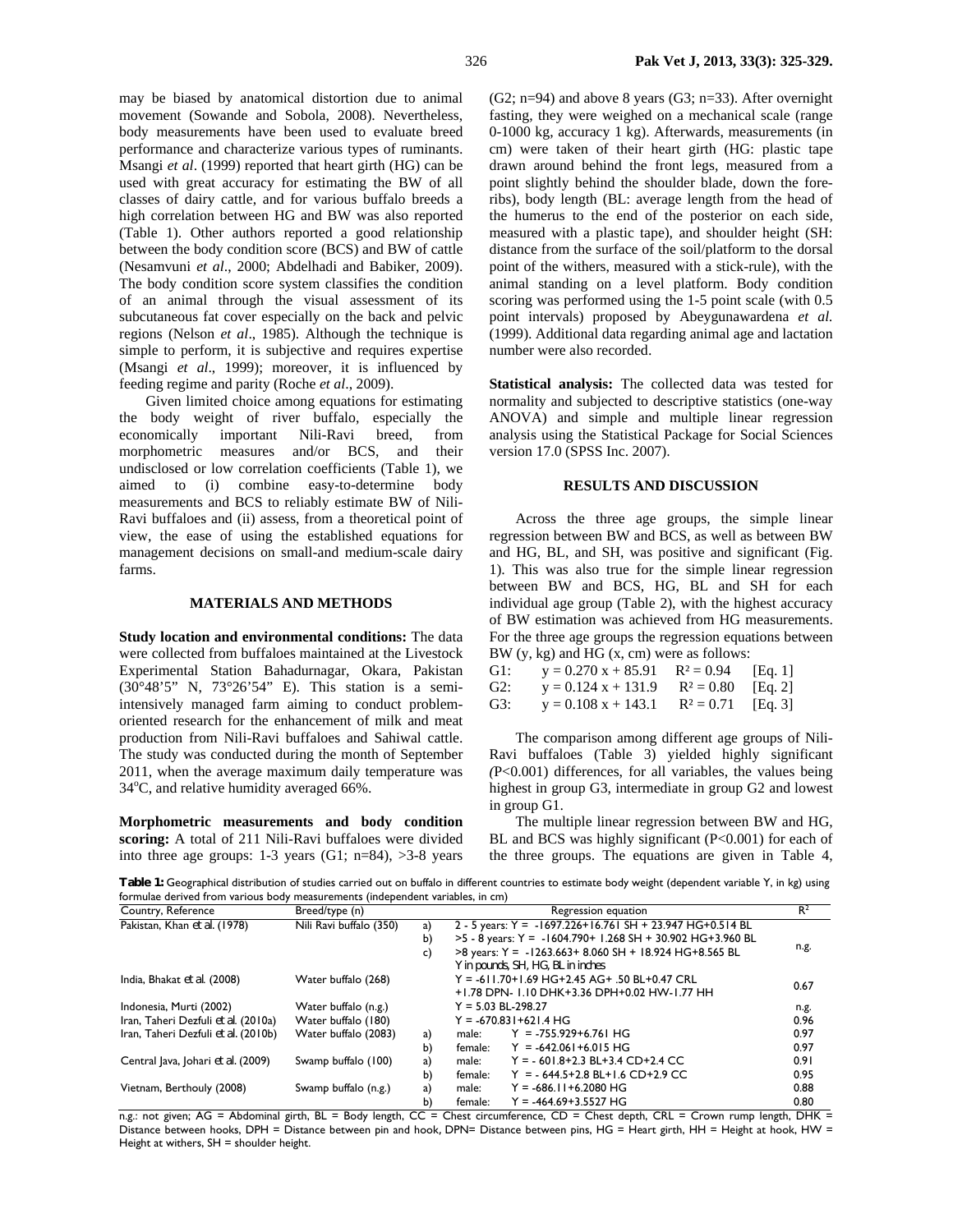**Table 2:** Correlation coefficients between body weight, age and various body measurements of different age groups of Nili-Ravi buffaloes

|                                   | Age group           |                       |              |          |  |
|-----------------------------------|---------------------|-----------------------|--------------|----------|--|
| Variables                         | G١                  | G2                    | G3           | All      |  |
|                                   | $(1-3 \text{ yrs})$ | $( >3-8 \text{ yrs})$ | $($ > 8 yrs) | groups   |  |
| No. of animals                    | 84                  | 94                    | 33           | 211      |  |
| Heart girth (cm)                  | $0.971*$            | $0.89*$               | $0.843*$     | $0.966*$ |  |
| Body length (cm)                  | $0.928*$            | $0.809*$              | $0.592*$     | $0.939*$ |  |
| Shoulder height (cm)              | $0.950*$            | $0.837*$              | $0.628*$     | $0.934*$ |  |
| Body Condition Score (1-5) 0.651* |                     | 0.033                 | $0.581*$     | $0.428*$ |  |
| Age (years)                       | $0.90*$             | $0.691*$              | 0.163        | $0.832*$ |  |
| <sup>*</sup> P≤0.01               |                     |                       |              |          |  |

where by BCS1 is a dummy variable (yes/no, i.e. 1/0) for a BCS 1 between  $>2.5-<4$ , and BCS 2 is a dummy variable (yes/no, i.e.  $1/0$ ) for a BCS  $\geq$ 4- $\leq$ 5. The variable SH had to be omitted from the multiple linear regression equations due to its co-linearity with HG and BL.

The accuracy of functions to be used for the prediction of body weight from morphometric measurements is of economic relevance for livestock producers and buyers, in order to adjust specific management decisions (feeding, health, and breeding)for optimum production, and for value-based trading*.* There is only one major study published on BW estimation in Nili-Ravi buffaloes (Khan *et al.*, 1978; Table 1). In contrast to the present study, the animals used for that study originated from different production systems - research stations as well as private farms; in addition, no records of age were available for these animals. The mean values of BL and SH in the present study are higher than those reported by Khan *et al.* (1978) for Nili-Ravi buffaloes, while the mean value of HG in the present study is somewhat lower than that reported by Tahir *et al*. (2000). These differences might be attributed to age and nutritional factors.

The present correlation coefficients between body measurements (HG, BL and SH) and BW for all three age groups are higher than those reported by Khan *et al.* (1978), which might have been due to differences in management as well as in animal numbers (211 used here *versus* 350 used by Khan *et al.,*1978). Among the various morphometric variables, HG was most closely correlated with BW in all three age groups, followed by BL, which agrees with previous findings (Singh *et al*., 1994; Abdelhadi and Babiker, 2009). A positive correlation was also recorded between BW and the age of buffaloes. Indeed, BW, BL and all other body measurements increase as an animal ages (Naz and Ahmad*,* 2006*)*. According to Sethi *et al*. (1996), in buffaloes up to 24 months of age, body height is the most significant variable for predicting BW, whereas in heifers >24 months and in adult buffaloes HG is the most significant variable. Similarly, Satyanarayana and Murty (1981) reported chest depth to be the best predictor of BW. Body condition score was positively and significantly correlated with BW of Nili-Ravi buffaloes in the present study, which agrees with various authors (Msangi *et al*., 1999; Nesamvuni *et al*., 2000; Abdelhadi and Babiker, 2009). According to Yildiz *et al*. (2011), BCS accounted for 16% of the variation in BW, and the correlation coefficient between BW and BCS in cows was positive (r=0.40). Similar correlations were reported by Nesamvuni *et al*. (2000) for Nguni-type cattle (0.47), Northcuttz *et al*. (1992) for



**Fig. 1:** Simple linear and simple polynomial regression equations between body weight (y) and the independent (x) variables (a) heart girth, (b) shoulder height; (c) body length, and (d) body condition score.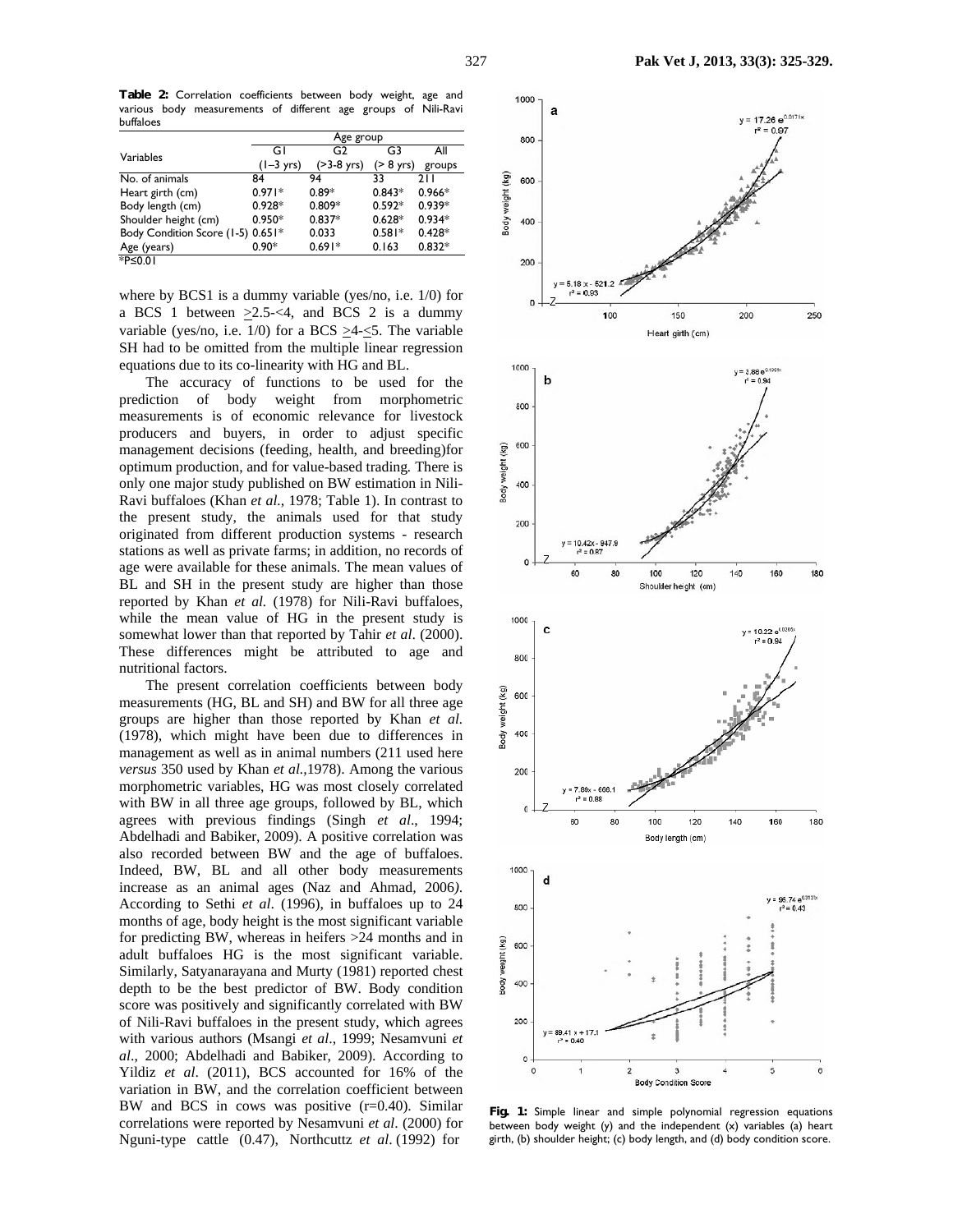**Table 3:** Body weight and morphometric measures (Means±SD) for different age groups of Nili-Ravi buffaloes

|                                   |                               | ີ                              |                              |                   |       |
|-----------------------------------|-------------------------------|--------------------------------|------------------------------|-------------------|-------|
| Variables                         | $GI$ $(I-3$ $yrs)$            | $G2 (>3-8$ yrs)                | $G3 (>8$ yrs)                | Total population  | P≤    |
| No. of animals                    | 84                            | 94                             | 33                           | 211               |       |
| Body weight (kg)                  | $192.8 \pm 61.8$ <sup>a</sup> | $448.4 \pm 100.6^{a,b}$        | $529.5 \pm 67.5^{\circ}$     | $359.3 \pm 160.9$ | 0.001 |
| Heart girth (cm)                  | $139.1 \pm 17.2^a$            | $187.7 \pm 13.9^{a,b}$         | $200.3 \pm 8.7$ <sup>b</sup> | $169.9 \pm 30.1$  | 0.001 |
| Body length (cm)                  | $109.8 \pm 12.2^{\circ}$      | $141.5 \pm 8.4$ <sup>a,b</sup> | $147.8 \pm 5.9^b$            | $129.9 \pm 19.2$  | 0.001 |
| Shoulder height (cm)              | $110.6 \pm 10.1^a$            | $134.4 \pm 6.5^b$              | $137.5 \pm 4.9^b$            | $125.4 \pm 14.5$  | 0.001 |
| <b>Body Condition Score (1-5)</b> | $3.5 \pm 0.6^a$               | 4.1 $\pm 0.8^b$                | $4.0{\pm}0.8^{\rm b}$        | $3.8 \pm 0.8$     | 0.001 |
| $\cdots$<br>.                     | $\cdots$                      | $\sim$ $\sim$ $\sim$ $\sim$    |                              |                   |       |

Means with different letters within rows differ significantly (P<0.05).

**Table 4:** Multiple regression equations for three age groups of Nili-Ravi buffaloes between the dependent variable body weight (Y, kg) and independent morphometric body measures as well as body condition score (BCS)

| Parameters of the                                       |           | $T$ olerance $#$ | VIF             | Partial        | $R^2$ |  |
|---------------------------------------------------------|-----------|------------------|-----------------|----------------|-------|--|
| regression equations                                    |           |                  |                 | R <sup>2</sup> |       |  |
| Group 1 (1-3 yrs; n=84)                                 |           |                  |                 |                |       |  |
| Constant                                                | -334.1    |                  |                 |                |       |  |
| Heart girth (cm)                                        | $+2.4$    | 0.12             | 8.3             | 0.78           |       |  |
| Body length (cm)                                        | $+0.1$    | 0.12             | 8.3             | 0.24           |       |  |
| BCSI* (dummy)                                           | $-9.8$    | 0.49             | 2.1             | 0.08           |       |  |
| BCS2* (dummy)                                           | $-0.2$    | 0.50             | 2.0             | 0.22           |       |  |
| $Y = -334.1 + 2.4$ HG + 0.1 BL - 9.8 BCS1 - 0.2 BCS2    |           |                  |                 |                | 0.95  |  |
| Group 2 (>3-8 yrs; n=94)                                |           |                  |                 |                |       |  |
| Constant                                                | $-1142.5$ |                  |                 |                |       |  |
| Heart girth (cm)                                        | $+3.9$    | 0.46             | 2.9             | 0.76           |       |  |
| Body length (cm)                                        | $+2.6$    | 0.45             | 2.2             | 0.51           |       |  |
| BCSI (dummy)                                            | $-46.9$   | 0.15             | 6.5             | $-0.03$        |       |  |
| BCS2 (dummy)                                            | $-27.9$   | 0.15             | 6.5             | 0.07           |       |  |
| $Y = -1142.5 + 3.9$ HG + 2.6 BL - 46.9 BCS1 - 27.9 BCS2 |           |                  |                 |                | 0.86  |  |
| Group 3 (>8 yrs; n=33)                                  |           |                  |                 |                |       |  |
| Constant                                                | -1229.6   |                  |                 |                |       |  |
| Heart girth (cm)                                        | $+2.7$    | 0.44             | 2.3             | 0.69           |       |  |
| Body length (cm)                                        | $+1.0$    | 0.74             | $\mathsf{I}$ .4 | 0.49           |       |  |
| BCSI (dummy)                                            | $-57.0$   | 0.17             | 6               | $-0.03$        |       |  |
| BCS2 (dummy)                                            | $-31.0$   | 0.13             | 7.9             | 0.19           |       |  |
| Y= -1229.6 + 2.7 HG + 1.0 BL - 57.0 BCS1 - 31.0 BCS2    |           |                  |                 |                | 0.83  |  |

 $*$  BCS1 is a dummy variable (yes/no, i.e. 1/0) for a BCS between  $\geq$ 2.5 - $\leq$  4 and BCS = is a dummy variable (yes/no, i.e. 1/0) for a BCS  $\geq$  4 -  $\leq$ 5; Tolerance and VIF: *variance* inflation factor indicating co-linearity between predictor variables' indicators.

Angus (0.48) and Berry *et al*. (2001) for Irish Holstein-Friesian cows (0.49). However, in our multiple linear regression equations, we did not use BCS as such but a combination of two dummies for a relatively wide range of BW each: BCS1 covers animals of good condition  $(BCS \geq 2.5 \leq 4)$  and BCS2 points to animals of very good or even fat body condition (BCS  $\geq$ 4- $\leq$ 5). The combination of these two dummies in the equations covers all stages of body condition, namely skinny to lean animals (BCS  $\langle 2.5$ : BCS1=BCS2=0), animals of normal to good condition ( $BCS1=1$ ,  $BCS2=0$ ), and fat animals ( $BCS1=0$ , BCS2=1), and a small under- or over-estimation of the BCS by 0.5 points would therefore in most cases not have affected the precision of BW calculation.

The analysis of regression equations given in Table 1 and our newly established equations for the three groups reveals that the correlation coefficient of the prediction equation is neither related to the number of animals on which equations are based nor on the number of different morphometric variables included in the equation. This is also seen when comparing the multiple regression equation for the first and the second age group (G1, G2; Table 4): the number of animals involved is similar  $(G2 >$ G1) and the number of independent variables is identical.

However,  $R^2$  is considerably higher for equation G1 than that for equation G2, pointing to the fact that an increasing variation in body condition reduces the accuracy of BW estimation as animals become older and get heavier. A differentiation of age groups and use of specific equations for these seems therefore justified and even advisable.

**Conclusion:** We found a close correlation between the body weight of Nili-Ravi buffaloes and the morphometric variables including heart girth and body length as well as body condition score. Although BC scoring is not very common with respect to buffalo husbandry in Pakistan, our results suggest that this tool should be divulged to help producers in taking managerial decisions. After some hours of training by government extension services or NGOs on how to do BC scoring and measure HG and BL, small- and medium-scale commercial buffalo farmers lacking weigh scales should be able to easily and with satisfactory accuracy estimate the BW of their animals. Since our equations do not use the BCS itself but a combination of two dummies for a relatively wide range of body conditions each, a small misjudgment of the BCS will not affect the precision of BW calculation. However, in buffaloes aged  $\leq$ 8 years simple measurement of heart girth and use of age-specific simple linear regression equations [Eq.1, Eq. 2] might already suffice a farmer for BW assessment of acceptable accuracy.

**Acknowledgement:** The authors are grateful to the staff at the Livestock Experimental Station Bahadurnagar, Okara, Pakistan for providing facilities, and for cooperation.

### **REFERENCES**

- Abdelhadi OMA and SA Babiker, 2009. Prediction of zebu cattle live weight using live animal measurements. Livest Res Rural Dev, 21: Article #133.
- Abeygunawardena H, BMOA Perera, MG Jeyaruban and de SJA Sriwardene, 1999. Cattle and buffalo farming. Handbook for veterinarians. In: Body Condition Scoring System for Buffaloes and Cattle.SAREC/NSF Water Buff Res Dev Program. NSF Press, Colombo, Sri Lanka, pp: 343-349.
- Berthouly C, 2008. Characterisation of the cattle, buffalo and chicken populations in the Northern Vietnamese province of Ha Giang. PhD Thesis, Agro Paris Tech, Paris, France, pp: 48.
- Berry DP, F Buckley and P Dillon, 2001. Relationship between live weight and body condition score in Irish Holstein-Friesian dairy cows. Irish J Agric Food Res, 50: 141-147.
- Bhakat M, C Singh and NR Chowdhry, 2008.Prediction of body weight on the basis of body measurements in Karan Fries cows and Murrah buffaloes. Indian J Anim Res, 42: 116-118.
- Erat S, 2011. Application of linear, quadratic and cubic regression models to predict body weight from different body measurements in domestic cats. Int J Agric Biol, 13: 419–422.
- Johari S, E Kurnianto, S Sutopo and WA Hamayanti, 2009. Multivariate analysis of phenotypic traits of body measurement in swamp buffalo (*Bubalus bubalis*). J Indonesian Trop Anim Agric, 2: 289-294.
- Khan BB, M Azhar, N Ahmed and RA Chudhary, 1978. Estimation of live weight of buffaloes from body measurements. Pak J Agric Sci, 15: 89-94.
- Khan S, MS Qureshi, N Ahmad, M Amjed, FR Durrani and M Younas, 2008.Effect of pregnancy on lactation milk value in dairy buffaloes. Asian-Austr J Anim Sci, 21: 523-531.